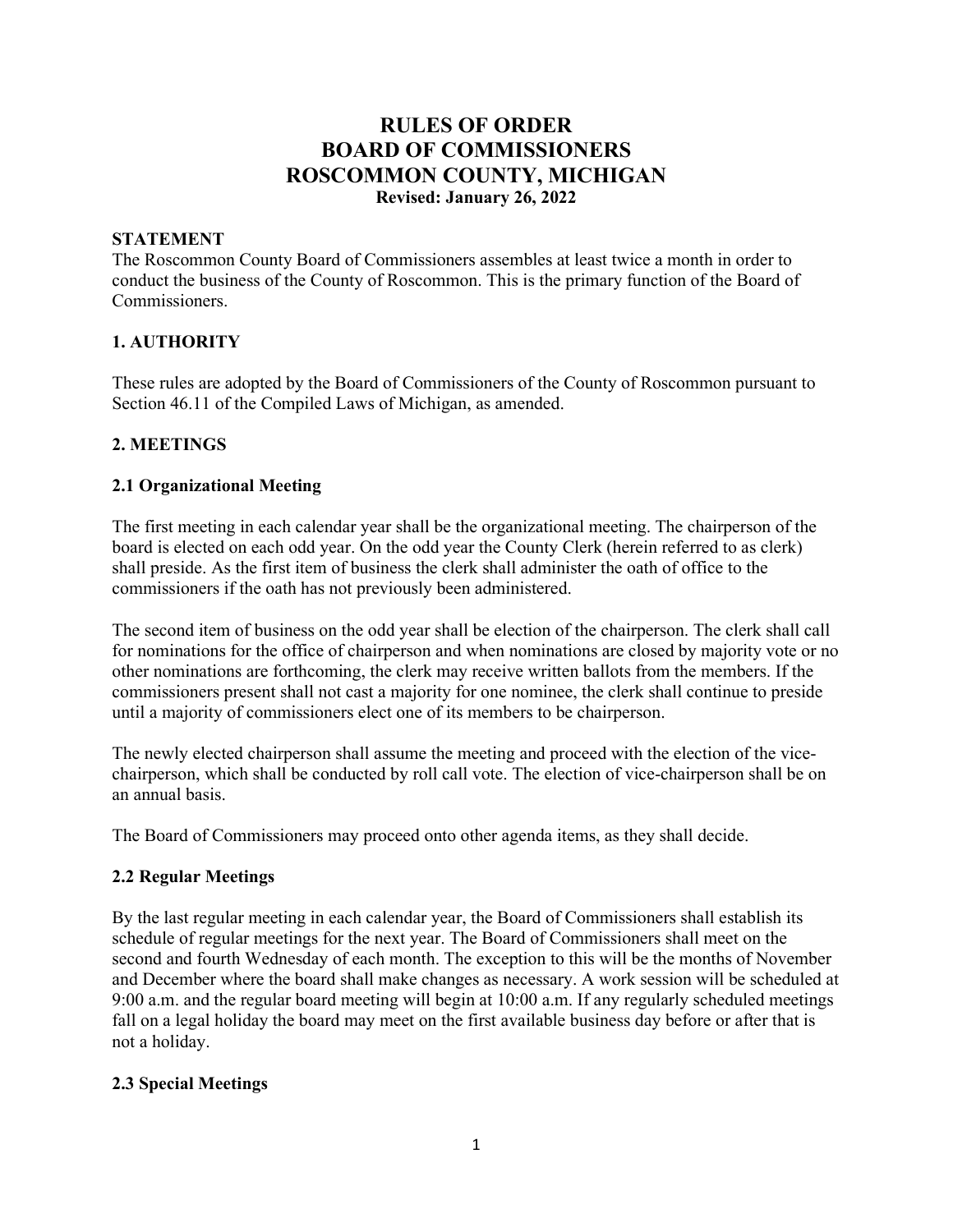The Board of Commissioners may meet in special session upon notification provided to the clerk by the chairperson or vice-chairperson. The notification for a special meeting shall specify the time, date, place, and purpose of the meeting. Notice shall be given as provided in Rule 3.3.

## **2.4 Emergency Meetings**

Emergency meetings of the Board of Commissioners may be held only with the approval of twothirds of the members of the board. Also, an emergency meeting may be called only if delay would threaten severe and imminent danger to the health, safety, and welfare of the public and when a meeting of the Board of Commissioners can have an impact on the emergency. A meeting is defined as an emergency meeting only if it must be held before public notice, as provided in the Open Meetings Act.

## **2.5 Place of Meetings**

Meetings of the Board of Commissioners shall be held in the commissioner's meeting room and via the ZOOM meeting portal, unless public notice of the meeting states a different location or changed by board resolution. Whenever the regular meeting place of the Board of Commissioners shall appear inadequate for members of the public to attend, the chairperson may change the meeting location to a larger facility within the county. A notice of such change shall be prominently posted at the public entrance of the county municipal complex, the entrance of the regular meeting place, and on the county website. The clerk shall also, give notice of the change in the meeting place in the organization approved for printing, if time permits.

## **2.6 Time of Regular Meetings**

The time of the regular meetings shall be stated in the regular schedule of meetings adopted under Rule 2.2. In the event evening meetings are scheduled, the board shall not begin to consider any matter on the agenda not yet under consideration by the time of 9:00 p.m. except with the unanimous consent of the members present. Matters on the agenda and not yet acted upon at the time of adjournment will be placed on the agenda of the next regular meeting or special meeting if one is called.

## **2.7 Changes in Schedule**

Change in the regular meeting schedule shall not be made except upon the approval of a majority of the members. In the event the board shall meet and a quorum is not present, the board, with the approval of those present, may adjourn the meeting to a later day and time provided that proper notice to members and the public is given.

# **2.8 Open Meetings Act**

The business, which the Board of Commissioners may perform, shall be conducted at a public meeting of the board, held in compliance with Act. No. 267 of the Public Acts of 1976, as amended, being sections 15.261 to 15.275 of the Michigan Compiled Laws (M.S.A. 4.1800(11) – 4.1800(25)) and Public Act No. 528 of 2012. Amended December 28, 2012 under 2012 Public Act 528; Amended March 18, 2020 under Public Act 228 of 2020.

## **2.9 Adjourned Meetings**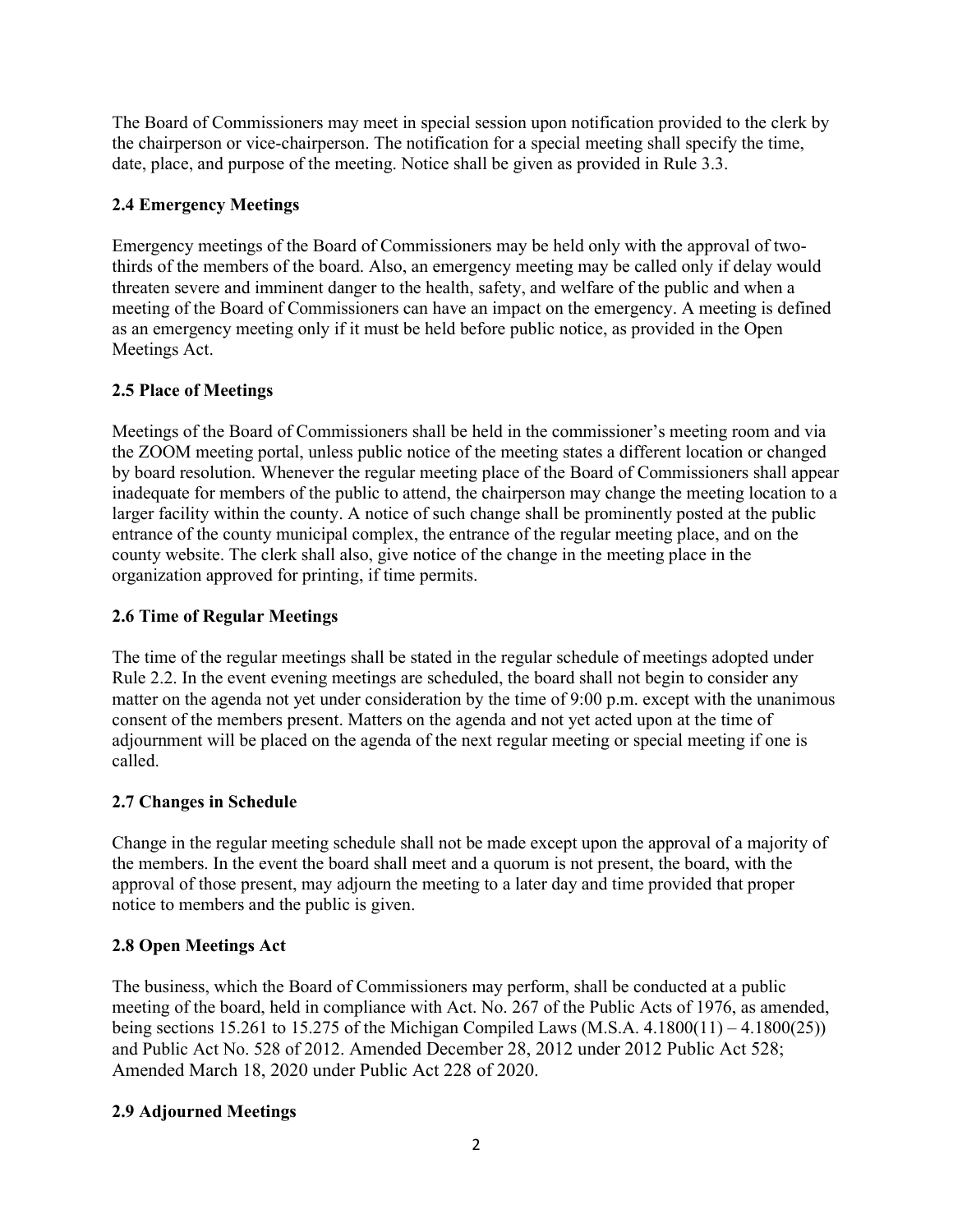Any regular or adjourned meeting of the Board of Commissioners which falls on a legal holiday shall automatically be set over to the next non-holiday weekday at the same time and place, unless the board, in session, determines otherwise.

### **3. PUBLIC NOTICE OF MEETINGS**

The clerk shall provide the proper notice for all meetings of the Board of Commissioners. Such notice shall include, but not necessarily be limited to, the following:

### **3.1 Regular Meetings**

Posting a notice within 10 days after the first meeting of the board in each calendar year indicating the date, time, and place of the board's regularly scheduled meeting.

### **3.2 Schedule Change**

Whenever the board shall change its regular schedule of meetings, a posting of notice of the change within three days following the meeting in which the change was made shall be posted at the main entrance of the county municipal complex and on the county website.

### **3.3 Special and Emergency Meetings**

If the board shall schedule a special meeting under Rule 2.3 or an emergency meeting under Rule 2.4, notice of such meeting shall be posted immediately and delivery of the notice to the residence of each commissioner by personal delivery, facsimile transmission, email, or telephone. In the case of a special meeting, notification must take place at least eighteen (18) hours prior to the time of the meeting. However, if a public body holds an emergency public meeting that does not comply with the 18-hour posted notice requirement, it shall make paper copies of the public notice for the emergency meeting available to the public at that meeting. The notice shall include an explanation of the reasons that the public body cannot comply with the 18-hour posted notice requirement

### **3.4 Notification to Media and Others**

The clerk shall notify, without charge, any newspaper, radio or television station of the board's meeting schedule, schedule changes, or special or emergency meetings whenever such newspaper or radio or television station has filed with the clerk a written request for such notice. Individuals or organizations wishing to receive notice of posted Board of Commissioners meetings may sign up for email notification at [www.roscommoncounty.net](http://www.roscommoncounty.net/)

### **3.5 Notification on County Website**

Public notice stating the date, time, and place of any regular, special or emergency meeting shall be posted at least 18 hours before the meeting and on the official county website that is fully accessible to the public.

## **4. QUORUM, ATTENDANCE, CALL OF THE COUNTY BOARD**

## **4.1 Quorum**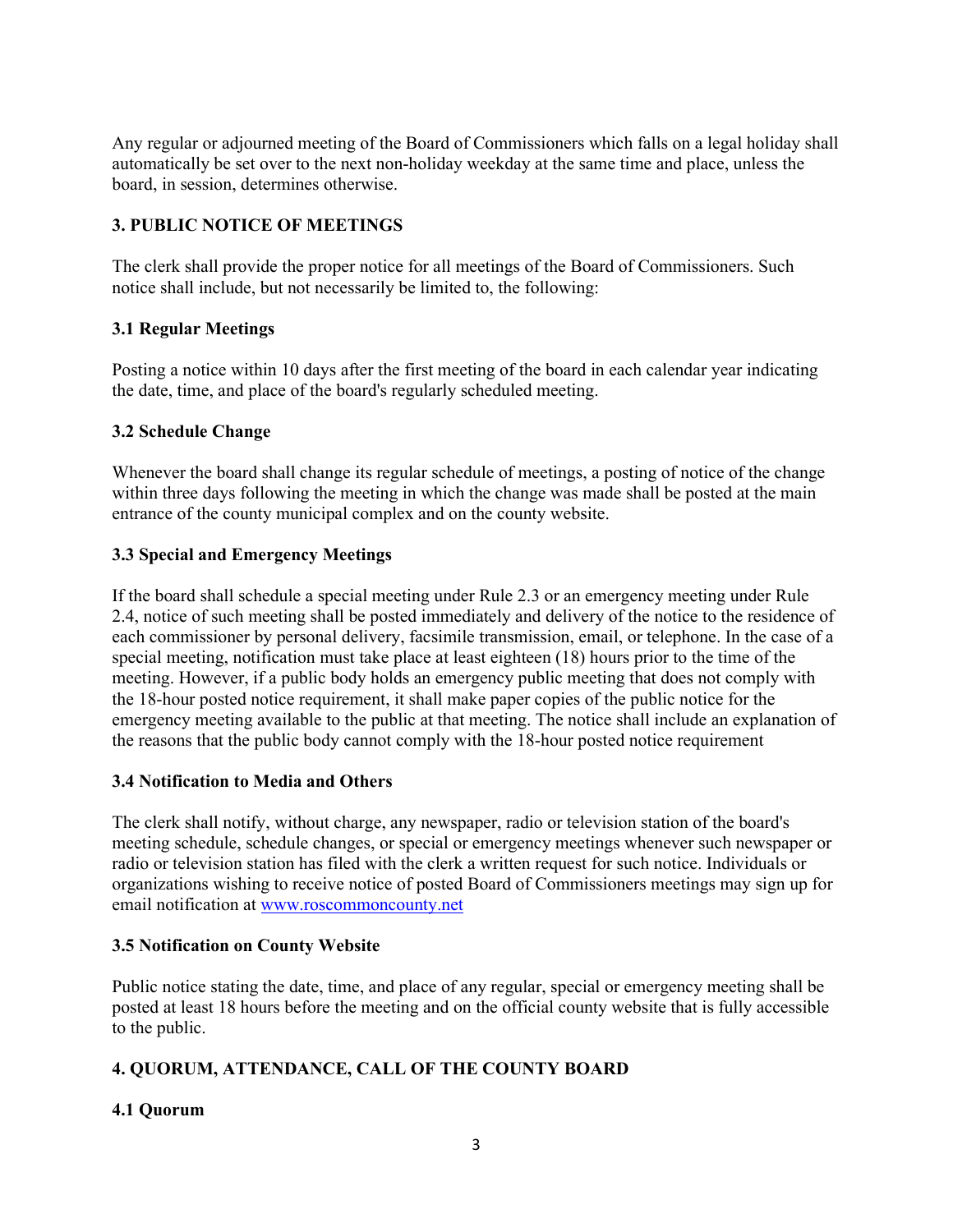A majority of the Board of Commissioners, elected and serving shall constitute a quorum for the transaction of ordinary business of the board.

### **4.2 Attendance**

No member of the board may absent himself or herself without first having notified the chairperson of his or her intent to be absent from a scheduled meeting.

### **5.0 AGENDA FOR REGULAR MEETINGS**

The board secretary, after first reviewing pending matters and requests, shall prepare a draft of the agenda of business for all regularly scheduled commission meetings. The chairperson shall review and add items, as he/she considers proper. Any commissioner, or chairperson of a committee, board, or other commission of the county, desiring to place a matter on the agenda, shall notify the board chairman of such item by 4:00 p.m. on the Wednesday of the week preceding the next regular meeting of the board. The board, except upon the consent of the chairperson or the vice-chairperson, shall not consider items received after the stated deadline.

### **5.1 Agenda for Special Meetings**

Whenever the board is called into session pursuant to Rule 2.3, the agenda shall be included in the notice of the meeting and no other matter shall be considered except when all members are present and a majority concurs.

### **5.2 Distribution of Agenda and Materials**

Upon the completion of the agenda, the board secretary shall immediately distribute copies of the agenda together with copies of reports, explanations, etc., (board packets) which relate to the matters of business on the agenda via e-mail. Commissioners shall be entitled to receive such materials no later than the Friday prior to the day of the meeting at 4:00 p.m. The agenda should also be posted on the county website by Friday, prior to the day of the meeting at 4:00 p.m.

### **5.3 Order of Business**

The agenda shall be arranged in the following order:

- 1. Call to Order
- 2. Pledge of Allegiance
- 3. Roll Call
- 4. Approval of the Agenda
- 5. Approval of Minutes
- 6. Public Comment Agenda Items Only Please limit to 5 minutes/person
- 7. Class A/Claims and Accounts
- 8. Controller's Report
- 9. Correspondence
- 10. Monthly Department Reports
- 11. Visitors
- 12. Unfinished Business/New Business
- 13. Motions/Resolutions
- 14. Committee Reports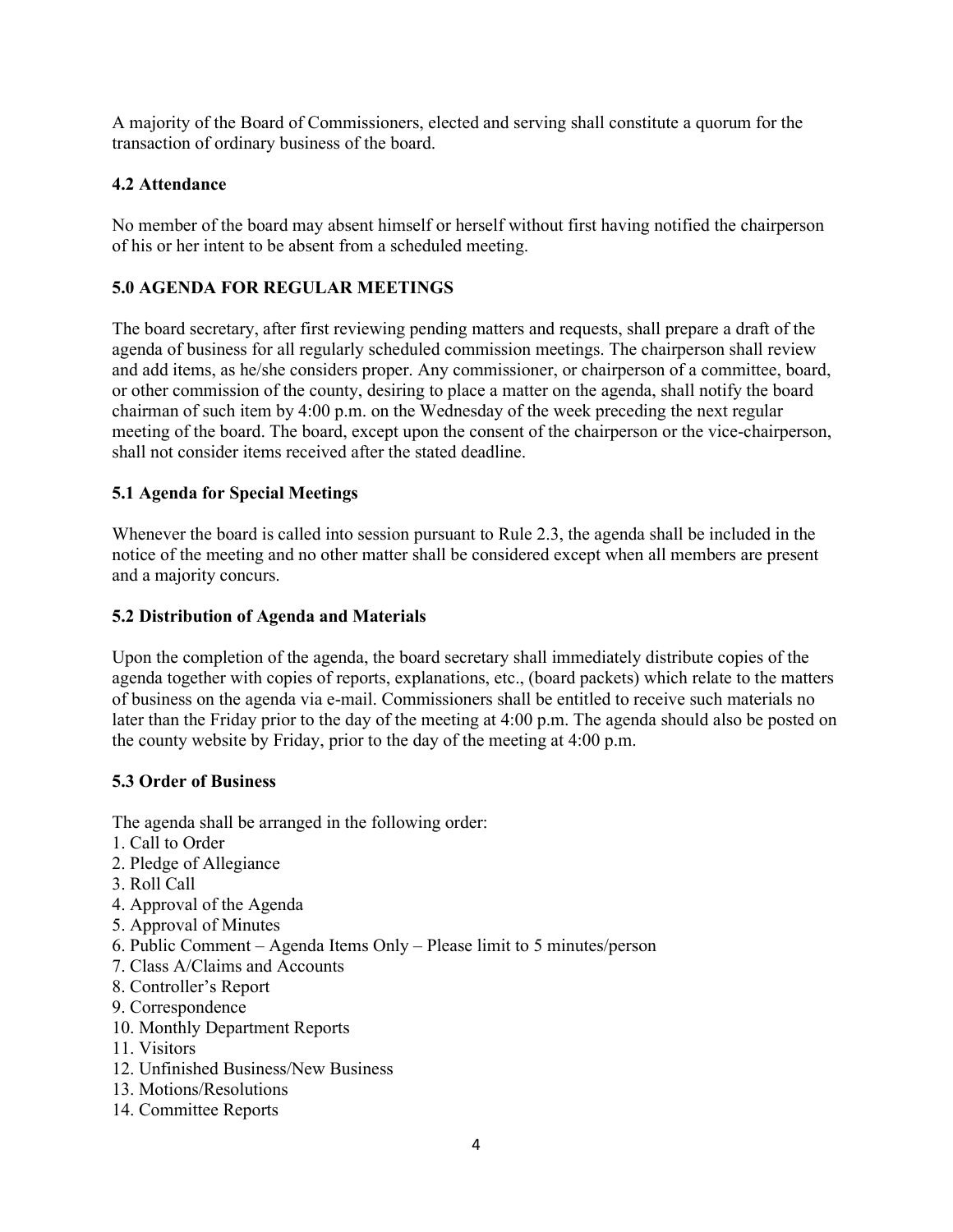- 15. Public Comment Please limit to 5 minutes/person
- 16. Adjournment

### **5.4 Public Comment**

During public comment, an opportunity shall be afforded to any member of the general public in attendance to deliver his/her comments to the Board of Commissioners. These comments will be limited to a maximum of five minutes unless extended by the chairperson. Comments should be made directly to the board. Discussions within the audience during the public comment section of the agenda are expressly forbidden unless solicited by the chairperson.

## **6. CONDUCT OF MEETINGS**

### **6.1 Chairperson**

The person elected chairperson by the Board of Commissioners shall preside at all meetings of the board. In the absence of the chairperson, the person elected vice-chairperson shall preside. If neither the chairperson nor the vice-chairperson is present, the most senior board member present shall preside.

### **6.2 Authorization Authority**

The chairperson of the Board of Commissioners is the designated signatory of the county. However, if the chairperson is unable to do so because of illness or other exigency, which, in the opinion of the board, prevents the chairperson from performing the function of the office, the vice-chairperson will then become the designated signatory of the county. In the case where both the chairperson and the vice-chairperson are unable to carry out these duties, the board may designate one (1) member to affix his/her signature to contracts, bonds, and other documents requiring the signature of the chairperson. \*

### **6.3 Duties of the Chairperson**

The chairperson shall have, in addition to any duties elsewhere herein contained, the following duties:

- a. The chairperson shall be the agent for the Board of Commissioners in the signing of contracts, orders, resolutions, determinations and minutes of the board, and in the certification of the tax rolls.
- b. The chairperson shall serve in such capacities and make appointments as the law shall require.
- c. The chairperson, for the purposes of representing the county in various functional or ceremonial capacities, shall be considered as the Chief Elected Official of the County.
- d. The chairperson, with the advice of the vice-chairperson, shall appoint all committees of the Board of Commissioners and shall name members of the committees.

\*Exigency, the state or quality of requiring immediate action, an urgent situation, a requirement of need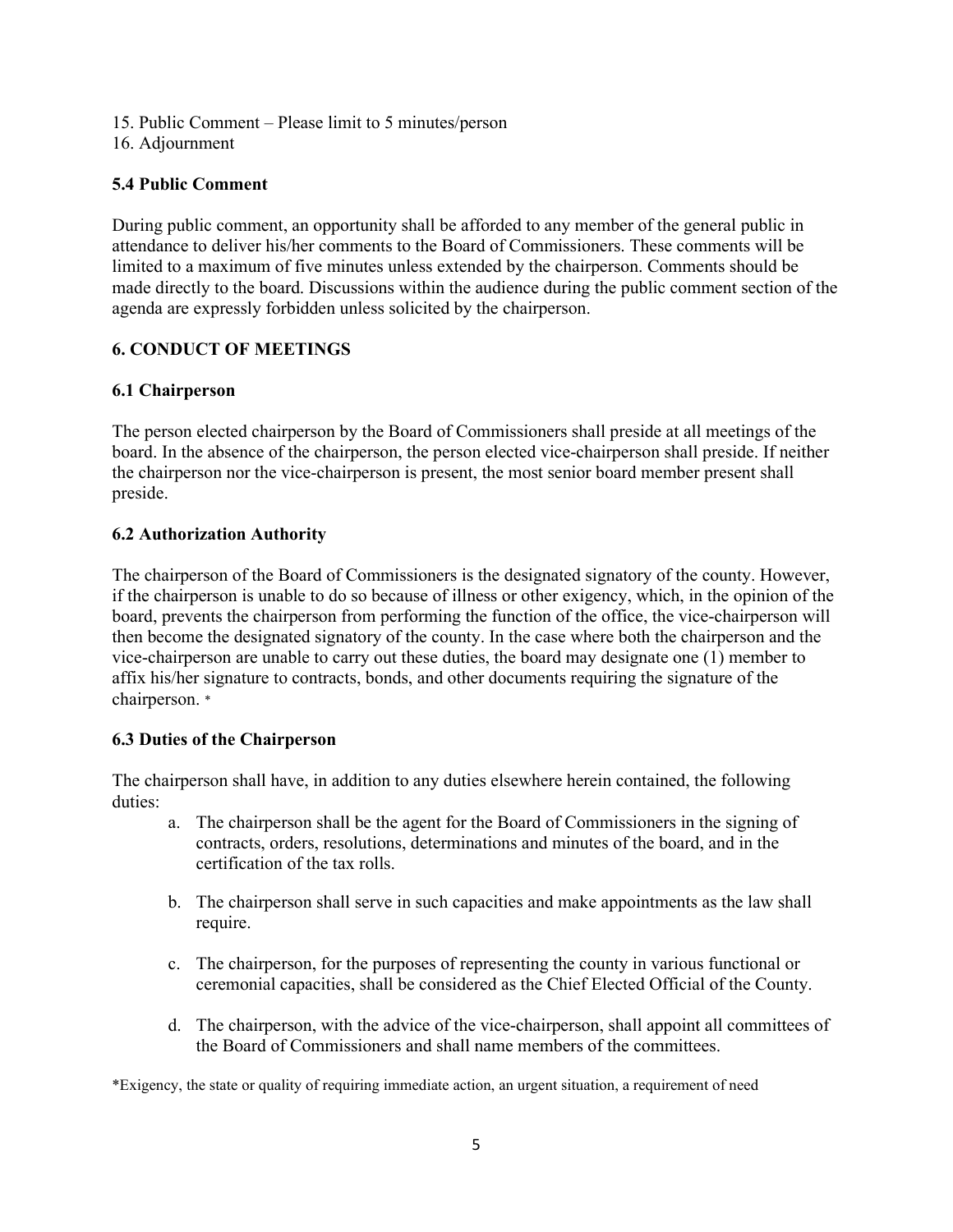- e. The chairperson, when appropriate, shall refer matters coming before the board to one of the committees of the board. The chairperson shall arbitrate all jurisdictional disputes between the committees.
- f. The chairperson and vice-chairperson shall oversee the preparation of the agenda. In their absence the chairperson shall designate the responsibility to another board member.
- g. The vice-chairman, in the absence of the chairman, shall have the authority to execute all chairperson's responsibilities as outlined above, in "a – f".

### **6.4 Form of Address**

Board members wishing to speak shall first obtain the approval of the chairperson and each person who speaks shall address the chairperson. Other persons at the meeting shall not speak unless recognized by the chairperson.

### **6.5 Disorderly Conduct**

The chairperson shall call to order any person who is being disorderly by speaking or otherwise disrupting the proceedings, by failing to be germane, by speaking longer than the allotted time, or by speaking vulgarities. Such person shall thereupon be seated until the chairperson shall have determined whether the person is in order. If a person so engaged in presentation shall be ruled out of order, he or she shall not be permitted to speak further at the same meeting except upon special leave by the Board of Commissioners. If the person shall continue to be disorderly and to disrupt the meeting, the chairperson may order the Sergeant at Arms to remove the person from the meeting. No person shall be removed from a public meeting except for an actual breach of the peace committed at the meeting.

## **7. RECORD OF MEETINGS**

### **7.1 Minutes and Official Records**

The clerk shall be clerk of the board and shall be responsible for maintaining the official record and minutes of each meeting of the board. The minutes shall include all the actions and decisions of the board with respect to all motions. The minutes shall include the names of the mover and seconder and the vote of the commissioners. The record shall also state whether the vote was by voice or by roll call; when by roll call, the record shall show how each member voted. The clerk shall maintain, in the office of the clerk, copies of each resolution and ordinance or other matter acted upon by the board. The official minutes, however, may refer to those matters by an identifying number and the descriptive title of the ordinance, resolution, or other matter.

### **7.2 Electronic Streaming of Proceedings**

Recorded proceedings of meetings shall be maintained pursuant to the Open Meetings Act.

### **7.3 Record of Discussion**

The clerk shall not be responsible for maintaining a written record or summary of the discussion or comments of the board members nor of the comments made by members of the public.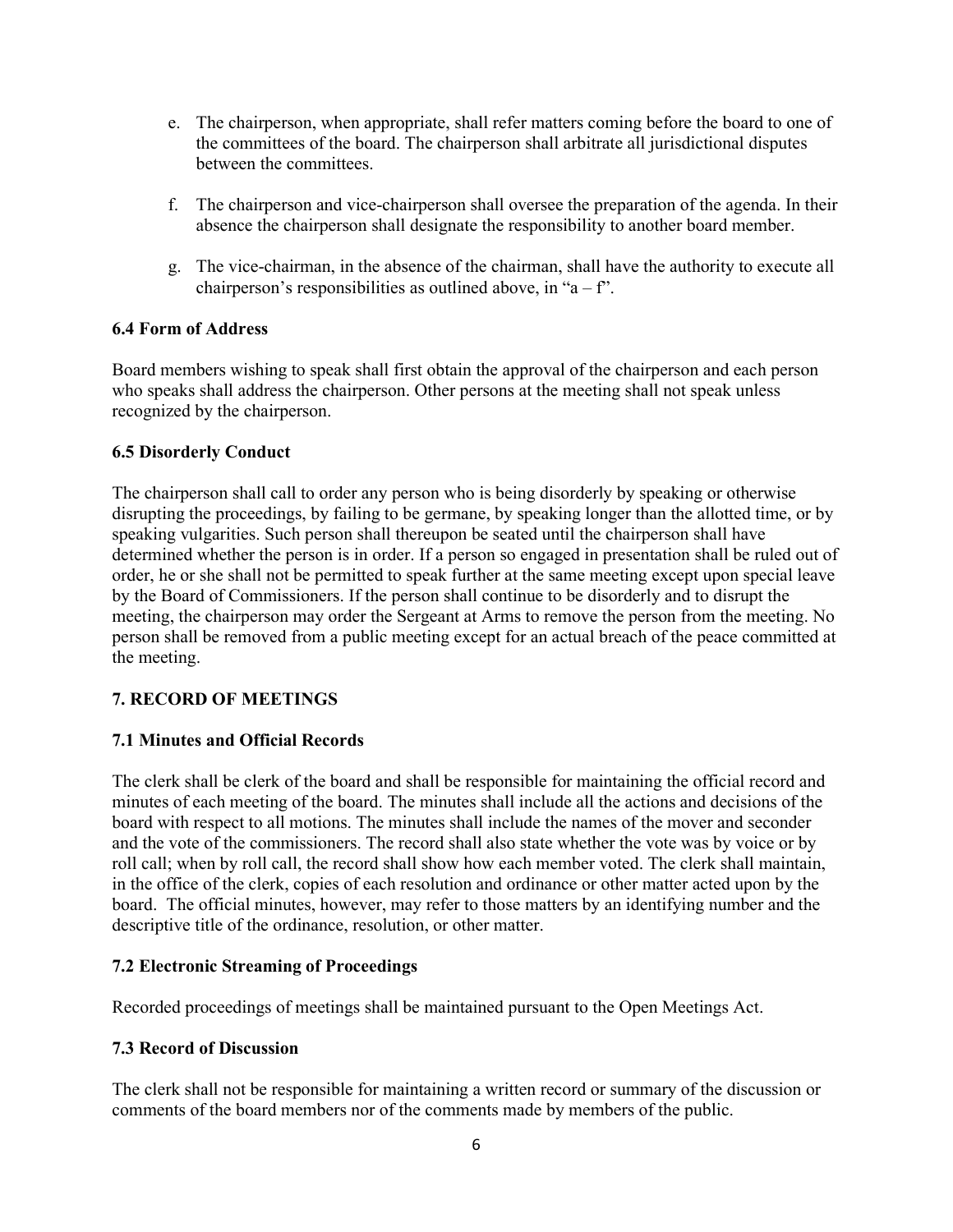### **7.4 Requests for Remarks to Be Included**

Any commissioner may have his or her comments printed as part of the official record by requesting, and receiving, consent of the board. Comments to be included in the record shall be provided in writing by the member.

#### **7.5 Public Access to Meeting Records**

The clerk shall make available to members of the public, the records and minutes of the board meetings in accordance with the Freedom of Information Act. Board minutes, prepared but not approved by the board, shall be available for public inspection not more than eight business days following the meeting. Minutes approved by the board shall be available within five business days of the meeting at which they were approved. The board shall also promptly mail copies of minutes to persons who have subscribed and paid the fee therefore as determined by the Board of Commissioners.

### **8.0 COMMITTEES**

#### **8.1 Appointment**

Each year at the organizational meeting, the chairperson shall appoint commissioners to serve on assigned standing committees.

#### **8.2 Committee Chairperson**

The name of the person serving as chairperson of each committee shall be listed first on the committee's roster. In the absence of the committee chairperson, the person listed next shall assume the duties of the position.

#### **8.3 Standing Committees and Responsibilities**

The Board of Commissioners reserves the right to add, delete, and amend the existence of any committee of the board. Public notice of committee meetings shall be given in accordance with the Open Meetings Act. Each committee shall thoroughly investigate any matter referred to it by the board or board chairperson, and shall require the committee chairperson to report the committees' recommendation to the full board during his/her commissioner report. Upon the motion of any board member, and approval by a majority of the board, the board may discharge a committee from further consideration of any matter.

#### **8.4 Committee Meetings**

A majority of the members of a committee shall constitute a quorum. Each committee, whether it consists of a majority of the county board or not, shall consider its meetings as being subject to the Open Meetings Act. Exceptions to holding its meetings open to the public shall be specified in the Open Meetings Act or decisions of the state courts.

Each committee shall maintain a written record of its meetings and shall deliver such record to the clerk or secretary to the board. The clerk or board secretary shall maintain a separate file for each committee. The record of each committee meeting shall include at least the following: the date and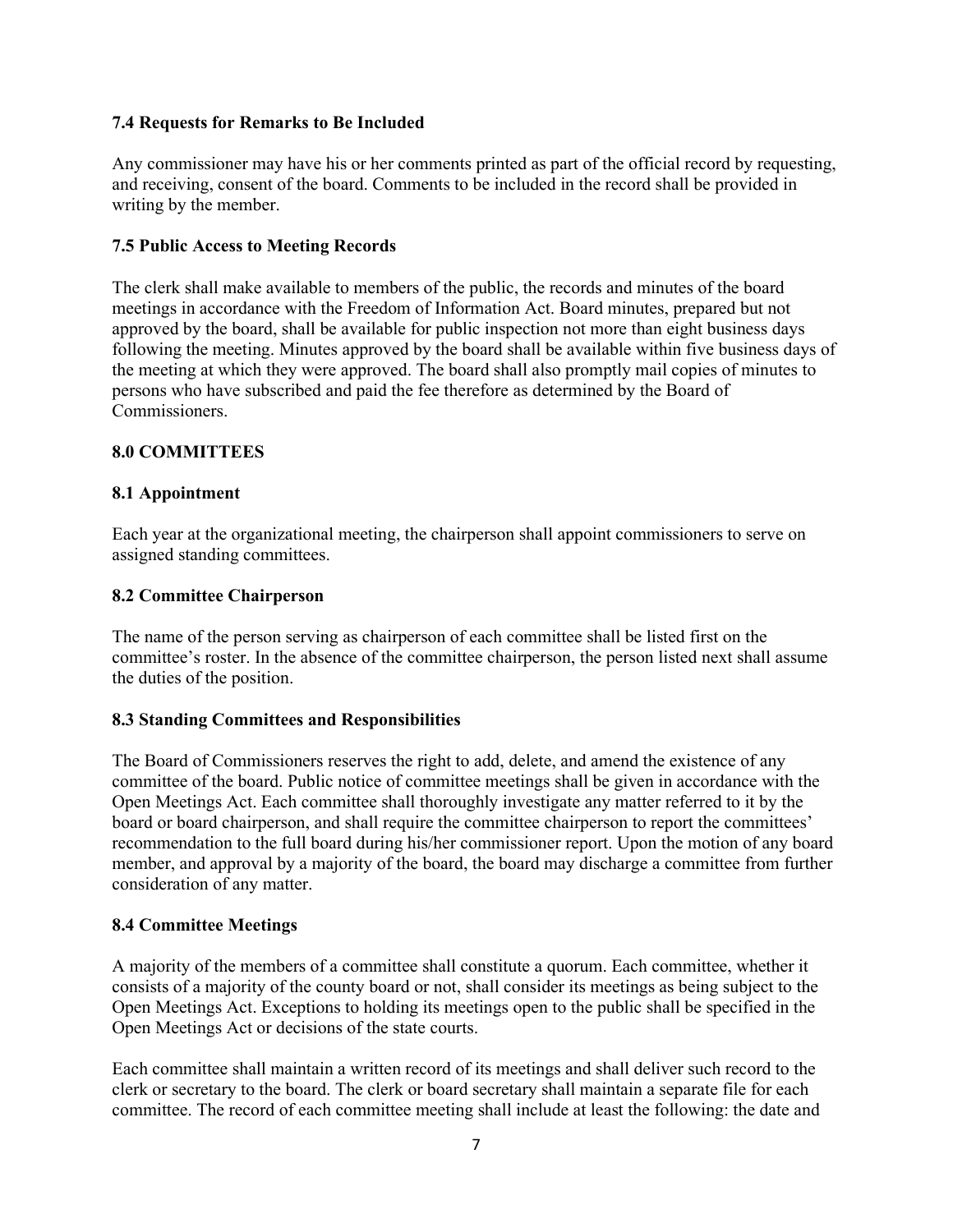place of the meeting, members attending, and the vote of each on any action relating to an ordinance, resolution, appointment or election of an officer that the committee has approved. Committee votes on other matters must be included as part of the meeting record upon the demand of one-third of the committee members.

Such a meeting record shall constitute a public record in the meaning of the Freedom of Information Act, and shall be made available to any person as required by law.

### **8.5 Exercise of Governmental Function**

A committee shall not exercise a governmental function as defined by the Open Meetings Act in a meeting not open to the public unless the Open Meetings Act permits the action to be considered in closed session, closed to the public. The responsibility of each committee is to make recommendations to the Board of Commissioners and to report matters considered and rejected as well as those considered and recommended.

### **8.6 Work Sessions**

Whenever the board shall meet in "work sessions" the board shall meet as a committee of the whole. Work sessions shall conform to the requirements of the Open Meetings Act with respect to public notice except when the board shall devolve into a workshop meeting at one of its regular meetings. The rules of the Board of Commissioners shall be observed in work sessions as far as they are applicable, except with respect to limiting debate, moving to vote immediately, and taking a roll call vote.

### **9.0 CLOSED SESSIONS**

**9.1** The vote to hold a closed session shall be recorded in the minutes of the meeting at which the decision was made.

**9.2** The Board of Commissioners may meet in closed session, closed to members of the public, upon the motion of any member and roll call approval by two-thirds of the members for the following purposes:

**9.2.1** To consider the purchase or lease of real property, until an option to purchase or lease that property is obtained.

**9.2.2** To consult with its attorney regarding trial or settlement strategy in connection with specific pending litigation, but only when an open meeting would have a detrimental financial effect on the litigating or settlement position of the county board.

**9.2.3** To meet with an attorney to consider the attorney's written opinion.

**9.2.4** To review the specific contents of an application for employment to a county position and the applicant requests that the application remain confidential. Whenever the board meets to interview an applicant, the meeting shall be open to the public.

**9.3** The board may also meet in closed session for the following reasons without the requirement of a two-thirds vote: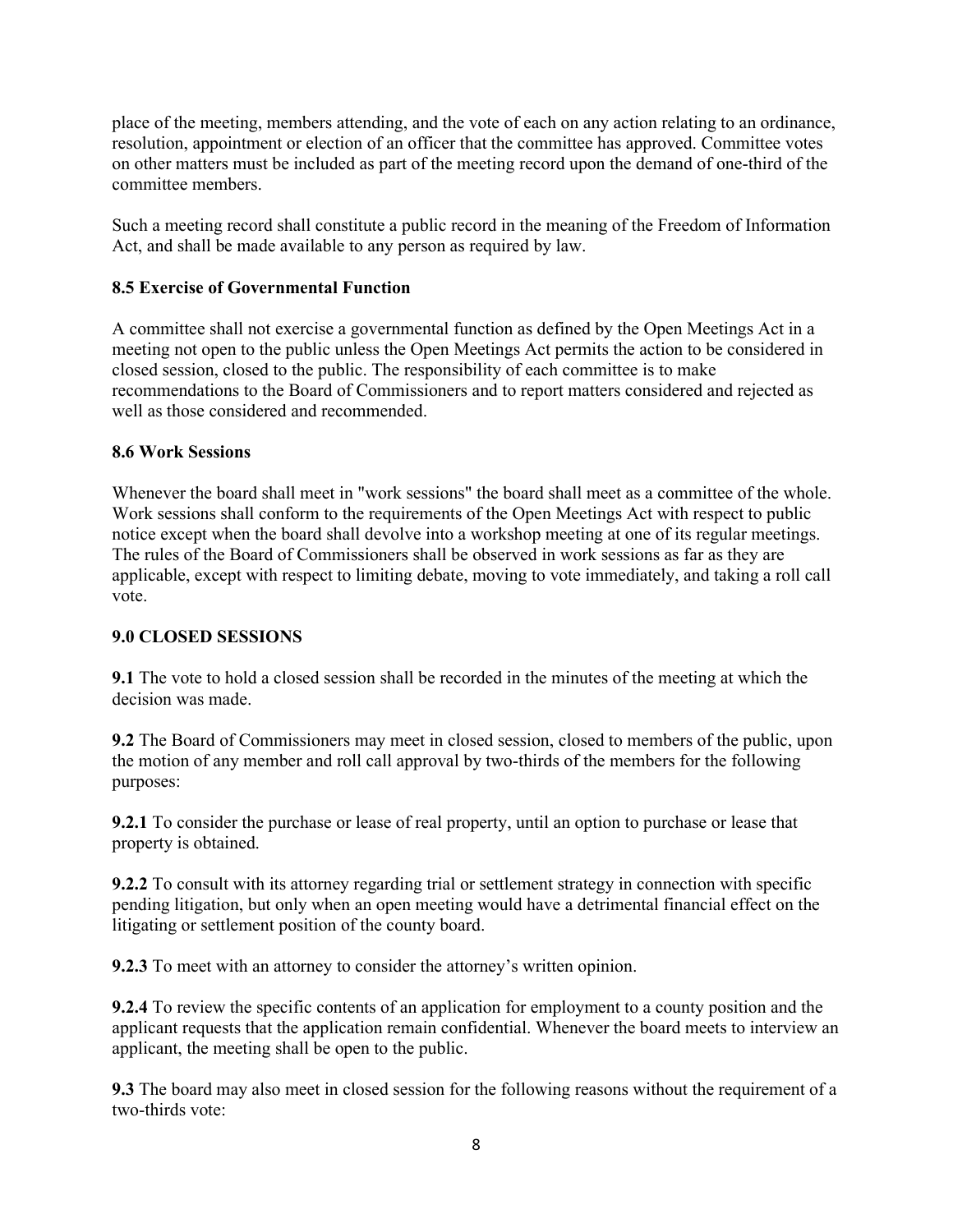**9.3.1** To consider the dismissal, suspension, or disciplining of, or to hear complaints or charges brought against, or to consider a periodic personnel evaluation of a public officer, employee, staff member, or individual agent if the named person requests a closed hearing. If the person rescinds his/her request for a closed hearing the matter at issue shall thereafter be considered only in open public meeting.

**9.3.2** To consider strategy connected with the negotiation of a collective bargaining agreement.

### **9.4 Closed Session Minutes**

For each executive meeting, the clerk shall make a separate record of the topics discussed. This record shall not be disclosed to the public except upon the order of a court. The clerk will destroy the minutes one year and one day after the meeting at which the board voted to hold the closed session.

### **9.5 Closed Session Attendance**

The Board of Commissioners reserves the right to request the attendance of any person(s) that, the board may believe, could contribute to the purpose of the closed session.

### **10. MOTIONS AND RESOLUTIONS**

### **10.1 Statement by Chairperson, Motions, and Resolutions**

No motion or resolution shall be voted on until the presiding officer states the motion. All motions, except procedural motions and resolutions, may be required to be in writing upon the demand of any member. A request to recess for the purpose of writing out a motion or resolution shall be in order.

### **10.2 Temporary Suspension of the Rules**

These rules may be suspended temporarily at any time by vote of two-thirds of the members elected and serving to achieve any legal objective of the board in a legal manner.

### **10.3 Appeal Rulings of the Chairperson**

Any commissioner may appeal the ruling of the chairperson. On all appeals receiving a second, the question shall be "Shall the decision of the chairperson stand as the decision of the Board of Commissioners?"

### **11. VOTING**

### **11.1 Abstaining from Voting**

Whenever a question is put by the chairperson, every commissioner present shall vote on the question. No member present shall abstain from voting "yes" or "no" unless excused by a majority of those present.

### **11.2 Roll Call Votes**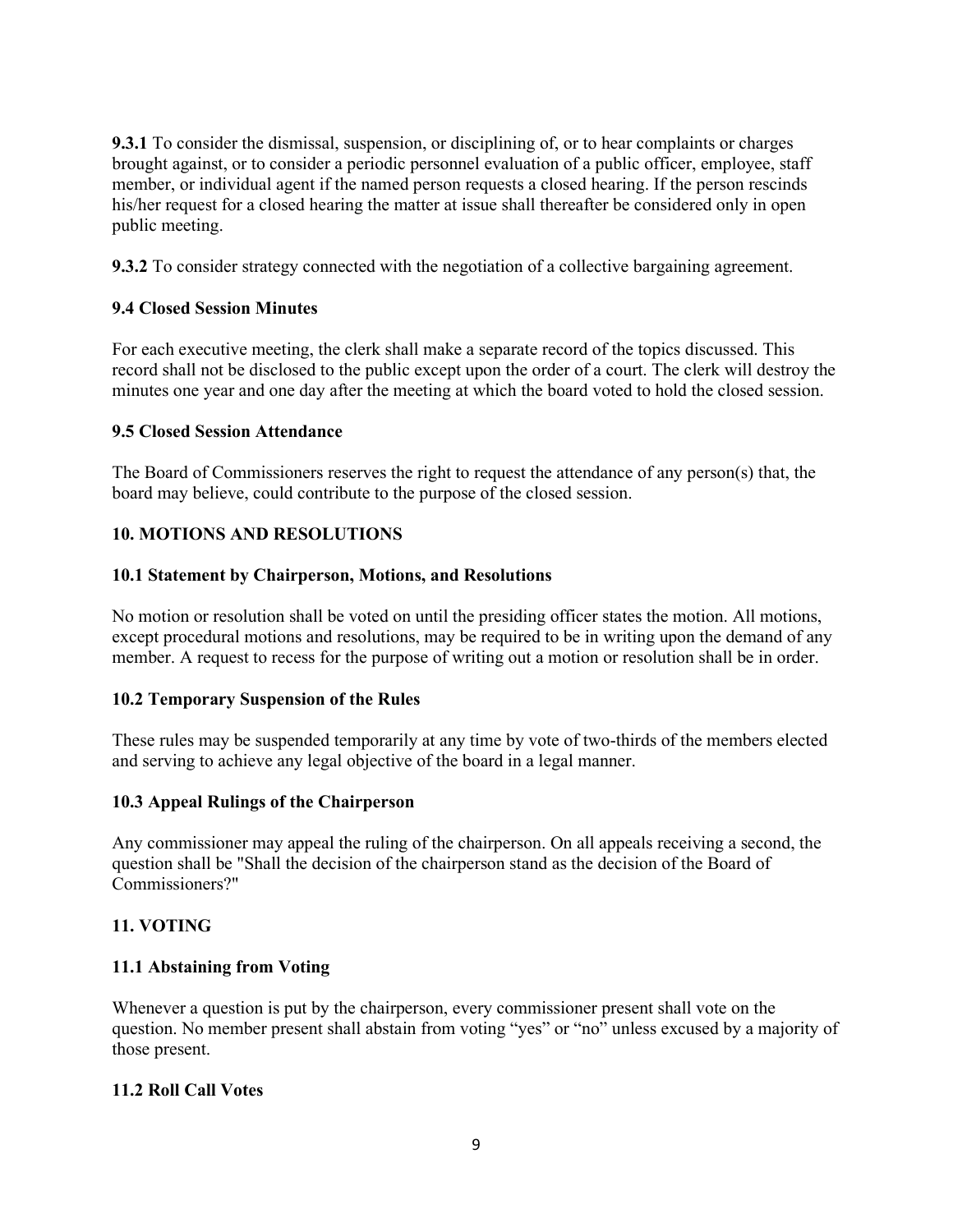The names and votes of commissioners shall be recorded on board actions to adopt final measures such as ordinances, resolutions, funding issues, appointment or election of officers, etc. The election of the board chairperson may be by secret ballot with the approval of a majority of commissioners present. Upon the demand of one fifth of the commissioners, a roll call vote shall be taken on other motions and actions.

### **11.3 Votes Required**

Procedural and other questions arising at a meeting of the commissioners, except for those decisions required by statute to have a higher majority, shall be decided by a majority of the members present. A majority of the members elected and serving shall be required for final passage or adoption of a measure, resolution, or the allowance of a claim.

## **12. PARLIAMENTARY AUTHORITY**

Robert's Rules of Order (Newly Revised) shall govern all questions of procedure not otherwise provided by these rules or by state or federal law. The office of the clerk shall serve as the board's parliamentarian and shall advise the presiding officer regarding rules of procedure.

## **13. INTRODUCTION AND ADOPTION OF ADMINISTRATIVE RESOLUTIONS**

### **13.1 Definition**

Any action regarding the operation or administration of a department of the county government or containing policies of the Board of Commissioners applicable to one or more departments of the county, and not adopted as an ordinance, shall be declared administrative policy.

### **13.2 Introduction**

Any commissioner may introduce an administrative resolution at any regular or special meeting of the Board of Commissioners in the regular order of business.

### **13.3 Order for Consideration**

The regular order for consideration of proposed administrative resolutions shall be:

- Introduction, first reading by title, and reference to the appropriate committee, as determined by the board chairperson.
- Report by the committee considering the proposal and placement on the agenda under new business – adoption of resolutions.
- Final consideration and vote.

### **13.4 Form**

Each administrative resolution shall conform to the form required for introduction and adoption.

### **13.5 Committee Review**